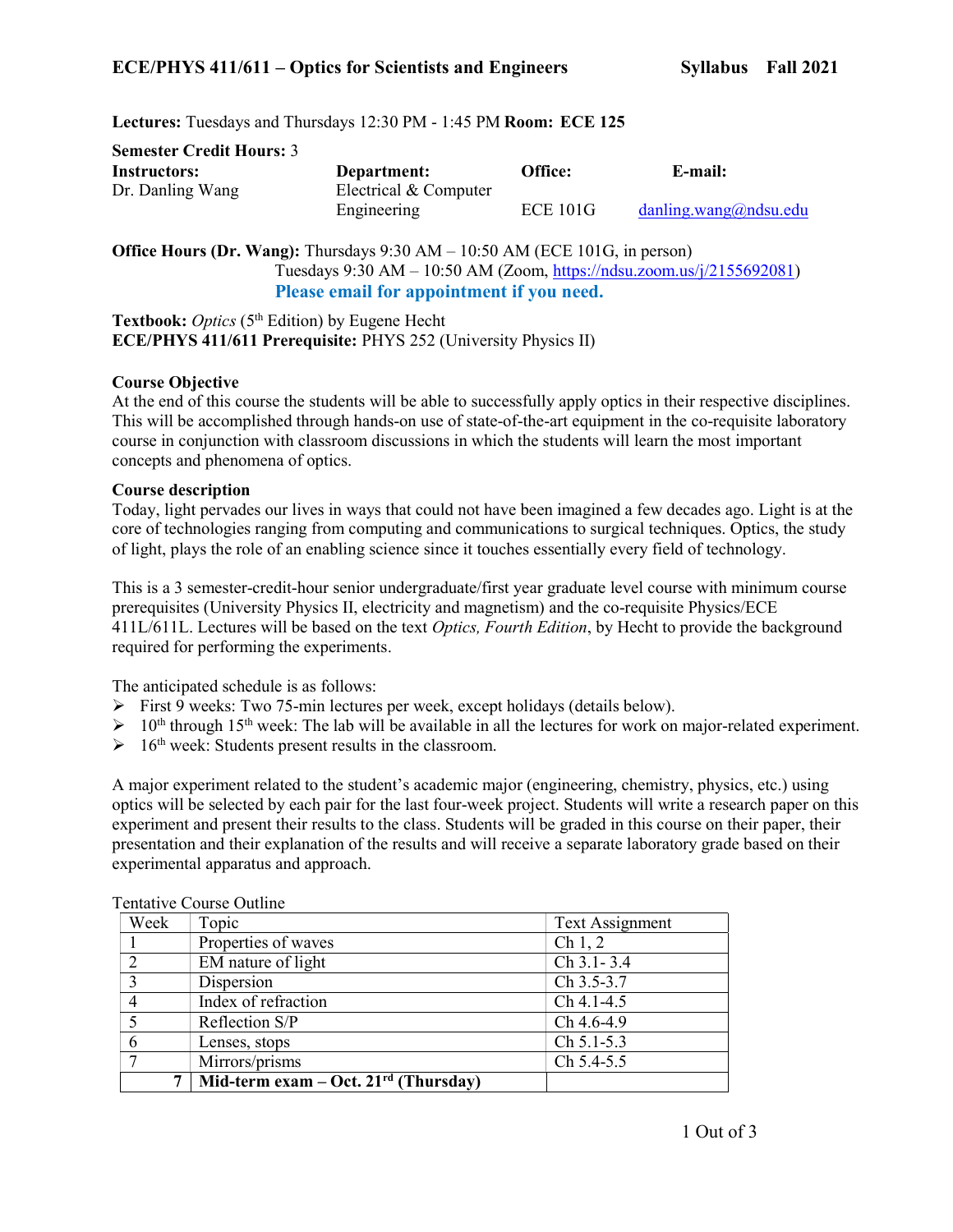| 8  | Fiber optics and sensors               | Ch 5.6             |
|----|----------------------------------------|--------------------|
| 9  | Vibrations. Waves                      | Ch 7.1-7.2         |
| 10 | Polarization                           | Ch 8.1-8.3 8.5-8.6 |
| 11 | Interference                           | Ch <sub>9</sub>    |
| 12 | Diffraction                            | Ch10               |
| 13 | Major related project                  |                    |
| 13 | Exam $2 - Nov. 30$ (Tuesday)           |                    |
| 14 | Major related project                  |                    |
| 15 | Major related project                  |                    |
| 16 | Project presentation                   |                    |
|    | Final Project – Dec. $14th$ by 11:59pm | Comprehensive      |

# Classroom Expectations

Students are expected to attend all classes. Lecture attendance will not be factored into the final grade, but active daily participation is essential. Students are expected to read the day's lesson prior to coming to class and to be prepared to discuss it in class. Material may be presented that is not in the text or it may be presented in a different way. Students are responsible for all material presented in class including that missed during excused absences. If you miss a class, it is your responsibility to obtain the class notes from a classmate.

Format: The class consists of 75-min. lectures, two times per week through HyFlex mode. Homework will be assigned weekly; lab report will be assigned bi-weekly. A few in-class quizzes (participation is the key), one in-class midterm exam, one take-home end-of-semester exam, and one final project.

| <b>Grading Policy:</b> | Homework and Lab assignments $-30\%$ (turn in from blackboard on the due date) |
|------------------------|--------------------------------------------------------------------------------|
|                        | Midterm exam $-20\%$                                                           |
|                        | End of semester exam $-20\%$                                                   |
|                        | Final Project $-20\%$                                                          |
|                        | Quizzes, Class/Lab participation $-10\%$                                       |

Letter grade thresholds: A:  $90\% - 100\%$  B:  $80\% - 89\%$ C:  $70\% - 79\%$  D:  $60\% - 69\%$  $F: < 60\%$ Note: These scores guarantee the minimum grade

The exams will include conceptual questions requiring short answers, derivations, and quantitative problems similar to the assigned homework problems. Letter grade assignment will be determined at the end of the semester by the instructors based on the student's overall course percentage.

# Quizzes:

Quizzes will be frequently given in class. There will be no make up for quizzes due to absences unless there is a strong reason for the absence.

**Exam dates:** Midterm exam – Thursday, **Oct. 21, 2021**, 12:30-1:45 pm, in class or Zoom. Take home exam – Tuesday, Nov.30. 2021, 12:30-1:45 pm. Final Project – Final reports: 2-page IEEE conference style (Dec. 14 by 11:50pm)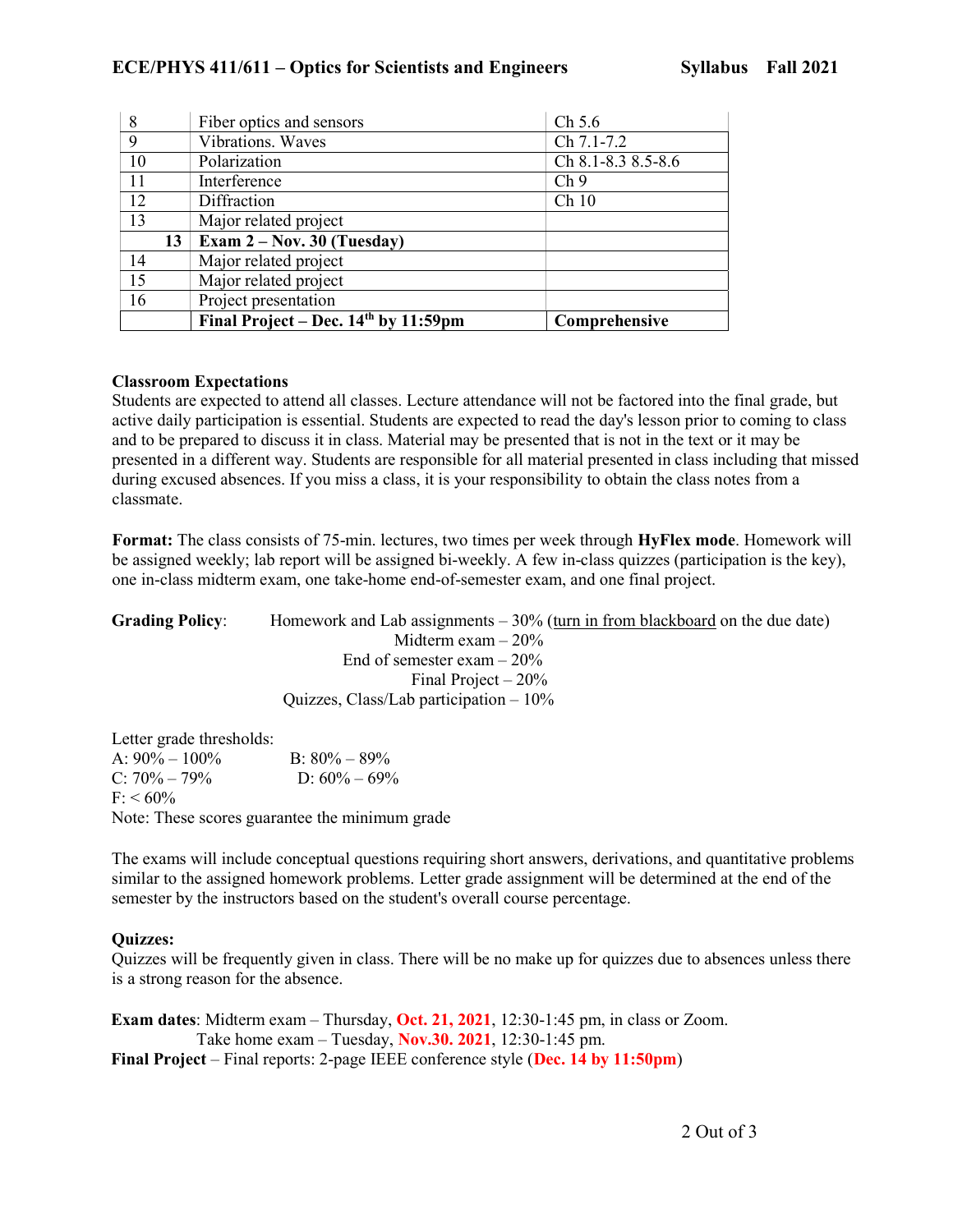\* No lecture classes on Oct. 21, Nov. 11 (Veterans Day), Nov. 24-26 (Thanksgiving); No lab during the week of Oct. 13-Oct. 22.

### Exam conditions

Both exams are Open-book Tests. Mid-term problems will be available on BB on the exam date at 12:25pm. Please submit the exam answers on BB before the scheduled time on the due date. No paper submission of the exam accepted. If images are taken for the exam submission, please make sure the quality of the photos are good for grading. It is the students' responsibility for a good quality of pictures or photos of the exam answers so that the grader/instructor can see clear for answers. If special circumstance prevents submitting exams on time such as illness or remote connections, please contact the instructor for make-up plans. After the exam, if you think it was graded incorrectly, write a note explaining why on a new sheet of paper, tuck it into your exam, and give it to me within one week of receiving it, and I will take a look at it.

#### Graduate level courses

Students attending the ECE/PHYS 611 courses will need to answer additional sections in the Exams to receive full credits.

#### Homework policies

Homework is due on the assigned due date at 5:00pm on Bb. No paper submission of the homework accepted. Homework will be submitted on Bb or directly email an E-copy of your homework to grader. Images of the complete homework are acceptable as submission. It is the students' responsibility for a good quality of pictures or photos of the homework so that we can see clear for answers. If the image quality is low, an email request will be sent to you for a replacement of the homework photo or image. So please keep your hard copy of the homework till your grade is shown in Bb. First two late submissions could be compromised. However, since  $3<sup>rd</sup>$  time, the late homework will be **penalized 25%** of the points. If special circumstance prevents submitting homework on time such as illness or remote connections, please contact the instructor for make-up plans. Any homework submitted after the releasing of the homework keys, will be recorded as zero.

### Class taking policies

- In-person, virtual or mixed: due to the pandemic and tracking potential outbreak, this class is highly recommended to keep the options from the beginning. However, while the class is remote (e.g. Mondays' class or some Wednesdays' class, or some reason that instructor is sick), students choosing in-person classes feel free to have classes at home remotely. It is not encourage to switch remote to inperson unless you have special needs.
- Required by the ND Department of Health, seat chart is needed to track and notify "close contact" in case a COVID-19 is tested positive in the class. To meet this requirement, the seat chart and signin sheet will be provided and recorded based on the seating locations since August 26, 2021. It is encouraged to stay in the same seat for all the classes throughout the semester. Sign-in will be performed by Instructor for lectures and TA for labs in the beginning of each class.
- Well-being check: It is required to self-check your well-being before you enter the classroom for each class. If you are sick or have any symptom of the COVID-19 (fever of 100.4 °F or above, cough, etc.), please stay home and rest. Please also contact your instructor to notify your absence. The classes will be recorded and you will be able to access these resources on Bb to make up the classes you miss in the case of your sickness or needed isolation.
- **Proper face mask required in-person class: NDSU strongly recommend students and faculty to** wear face coverings in classrooms. Wearing face coverings helps reduce the risk to others in case you are infected but do not have symptoms.

**Proper means:** 1) washing your hands **before** you wear face mask and no touch your mask. 2) wearing the face mask properly, please see figure 1. 3) wearing right mask, please refer figure 2.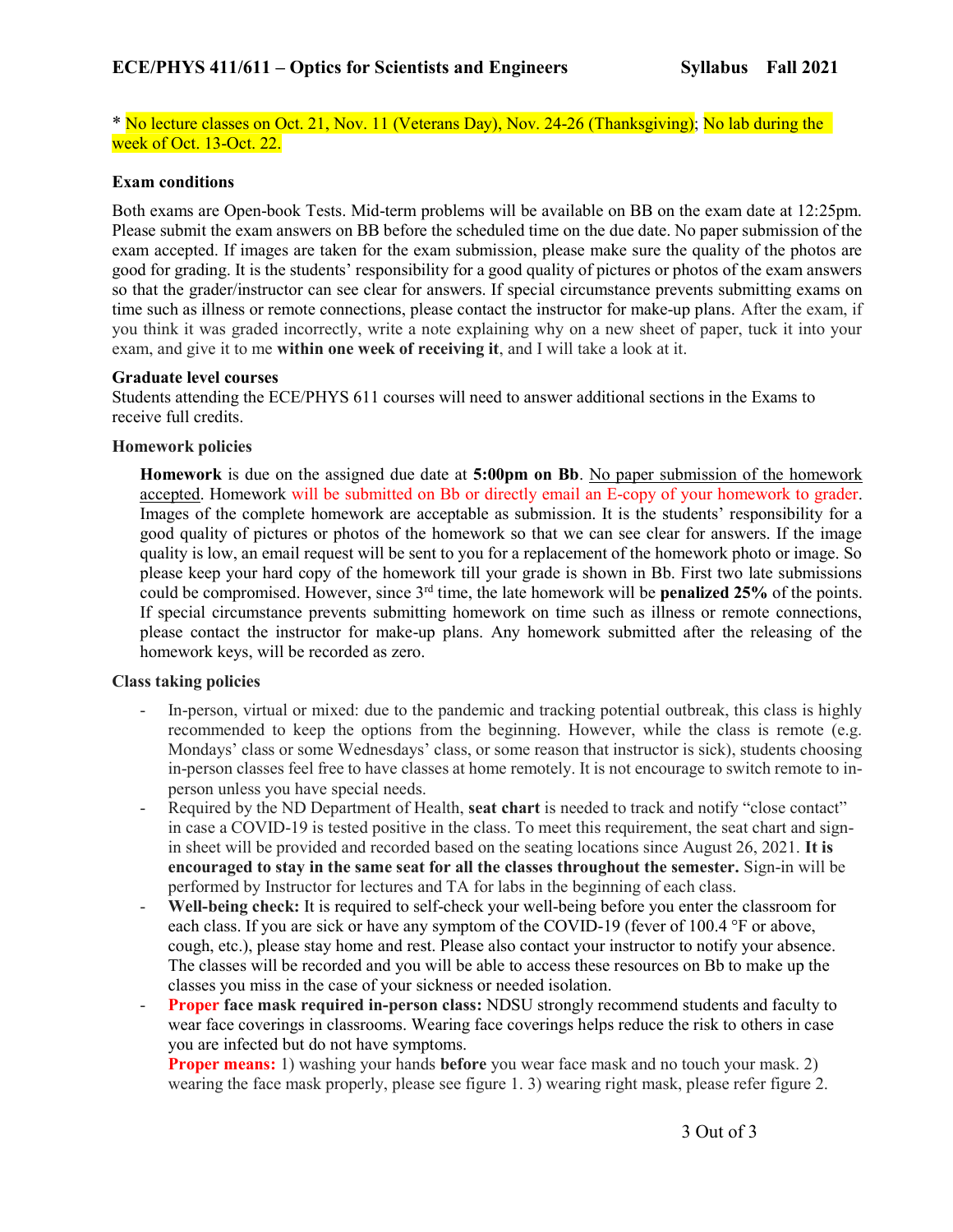

### Special needs

Students who need accommodation due to disability or who have accessibility considerations should contact Disability Services at 701-231-8463. If an individual chooses not to wear a face covering in a space where it is required, the following process should be followed.

1. Inform the individual of the face-covering policy. Explain how face coverings protect others by reducing the possibility of infection. Ask the individual to comply with the policy.

2. If the individual continues to violate the face covering policy, refer to Human Resources (for staff), College Dean (for faculty), and to the Dean of Students Office (for students).

#### Veterans and soldiers

Veterans and student soldiers with special circumstances or who are activated are encouraged to notify the instructor in advance.

#### Academic honesty

All work in this course must be completed in a manner consistent with NDSU University Senate Policy, Section 335: Code of Academic Responsibility and Conduct. Violation of this policy will result in receipt of a failing grade. Please read: http://www.ndsu.edu/fileadmin/policy/335.pdf

### Well-being Resources on Campus and in the Community

As a member of the NDSU community, resources are available for you should you need help in dealing with adverse reactions to things happening in the world today. A variety of resources are listed below: For students on campus and remotely (telehealth): Counseling Services: 701-231-7671; Disability Services: 701-231-8463; Student Health Service: 701-231-7331 In a crisis or emergency situation: Call University Police: 701-231-8998 Call 911 Go to a Hospital Emergency Room Go to Prairie St. Johns for a Needs Assessment: 701-476-721 (510 4th St. S.) Call the First Link Help Line: 1-800-273- TALK (8255) or 2-1-1 Call Rape and Abuse Crisis Center: 701-293-7273

#### Others:

- 1. Class and lab participation are highly recommended although remote learning of lecture class is an option for students. The student is responsible for all the material discussed in class whether or not the student was in class.
- 2. Student has questions about the grading of a particular exam problem, homework, and quiz problem. Please directly discuss these concerns with the instructors. Lab issues or questions please